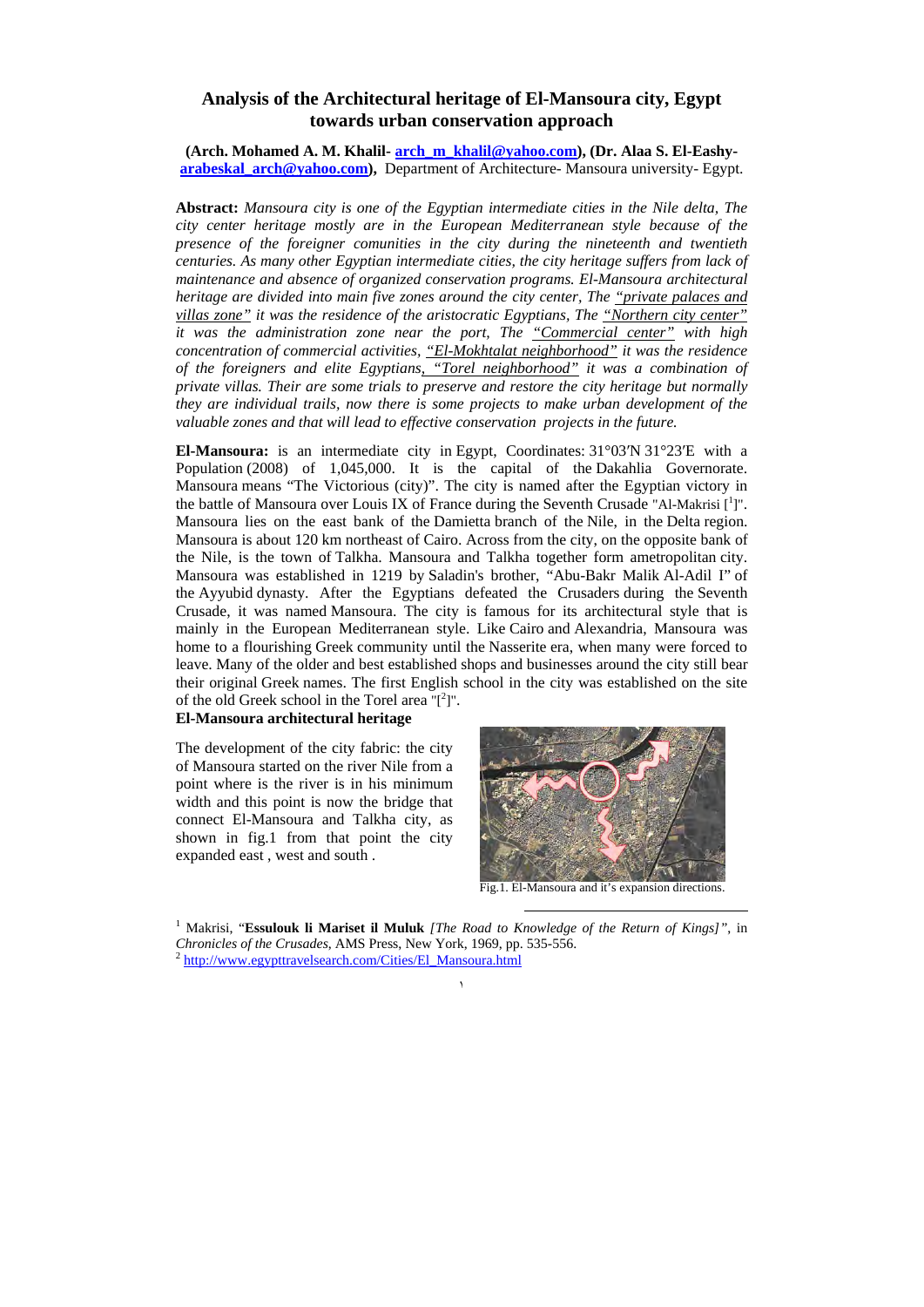The architectural heritage of Mansoura historical center has gained its value due to its particular characters that represent all the cultures that passed over the city, and reproduce its ethical values in local style. That is because of the national culture of the aristocratic and intermediate class "El-Kerdany  $\left[\begin{array}{cc}3\end{array}\right]$ ". And emphasize this meaning the words of some historian who said that *"Alexandria and Port-saed [ 4 ] are European sites where Egyptian*  live in, but El-Mansoura is Egyptian city with European live in" " Al-Morsy [<sup>5</sup>]".

### **1. Valuable heritage regions of El-Mansoura:**

The architecture heritage of El-Mansoura consists of main five zones fig.2, Each one of these zones has it's own characters that define it's value as followed.



Fig.2.Map of El-Mansoura and it's historic center highlighting the main valuable culture regions. **(1)**.private palaces and villas, **(2)**.Northern city center**, (3)**. Commercial center, **(4).**El-Mokhtalat St., **(5)**.Torel.



Fig.3. Private palaces and villas zone, (1). El-Shenawy Palace, (2). Dr. Mahmoud Samy Palace, (3). Villa Gheath, (4). Private villa.

<sup>3</sup> El-Kerdany, Dalela "**Global architectural heritage of the city of Mansoura: fact or fantasy, towards Management of the city modern heritage"**, The international conference: management of the common heritage of the Mediterranean countries , Alexandria, Egypt, 29-31 march 2005.

 $\frac{4}{1}$  Two cities at the Egyptian north coast most of their building in the European style.

<sup>5</sup> Al-Morsy, Ibrahed, "Foreign communities in the Directorate of Dakahlia in the second half of **the nineteenth century",** unpublished PhD, Ain shams university, Egypt,1990.

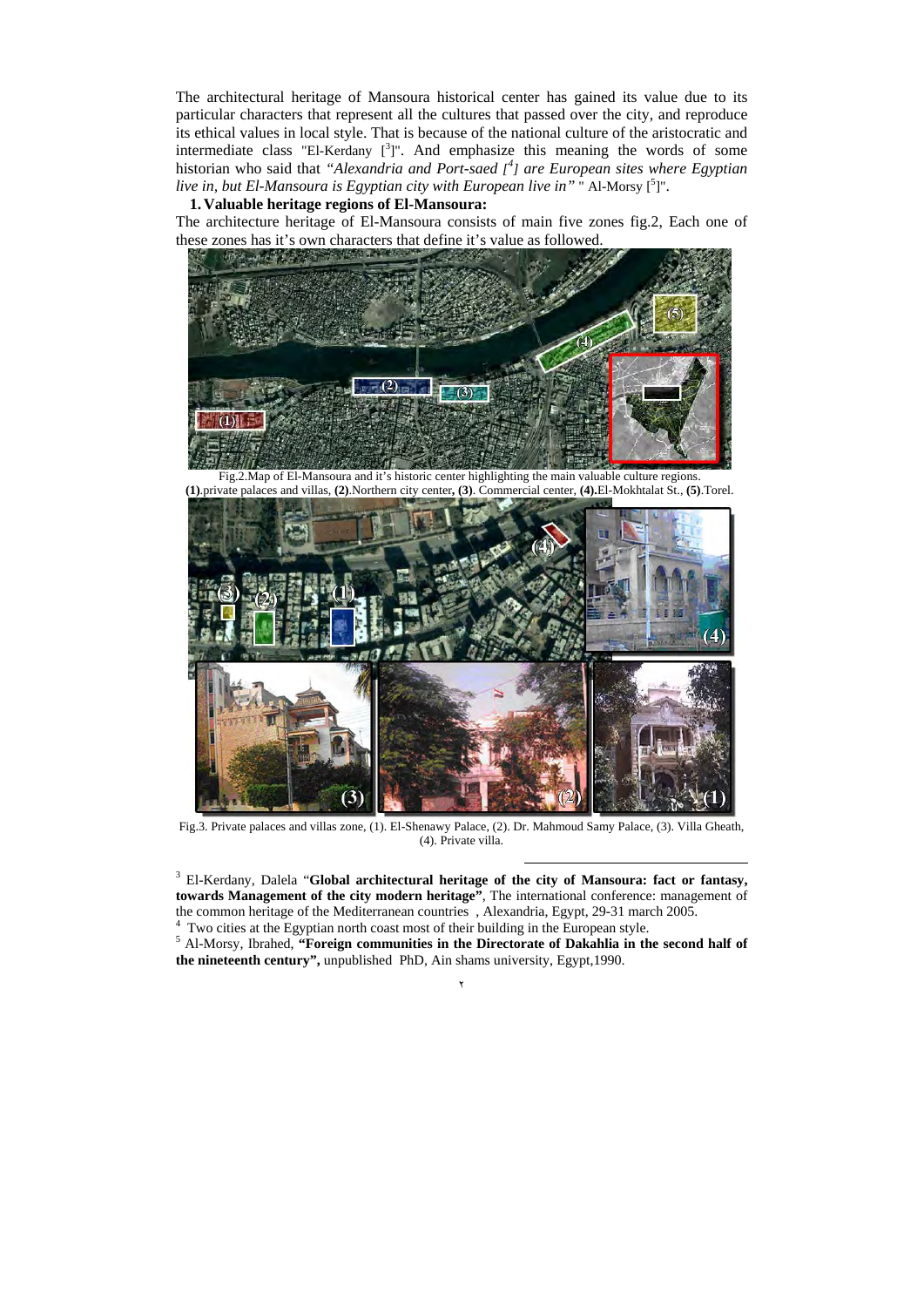#### **1.1. private palaces and villas:**

That zone was the private residence of the elite and aristocratic Egyptians families because it's view on the river Nile and it is quite distance from the crowded city center, and the main remaining building in this zone is "El-Shenawy Palace" that was chosen to be the national museum, "Dr. Mahmoud Samy Palace" used as Mansoura university administration, "Villa Gheath" and other private villa and they are private residence fig.3.

### **1.1.1. El-Shenawy Palace:**

This palace was built between 1339 and 1344 between the Nile and El-Gomhoria St. (Foad the first St.), It was build for "Mohamed Bek El-Shenawy" -one of the aristocratic family in El-Mansoura and member of Wafd party<sup>[6</sup>]- it was built on the Italian style by Italian architect and Italian handcrafts This palace was awarded from "Mussolini" on 1350 as the best building in the middle east that was built on the Italian style outside Italy fig.4. The building with the garden is about 4164  $m^2$  and the built area is 441  $m^2$  (20.5m\*22m), the skeleton of the building made of stones covered with bricks. The palace are surrounded with gardens from the four sides and its facades designed on the Baroque and Rococo style and they are in good conditions fig.5,6.



Fig.4 Certificate from "Mussolini" on 1350 as the best Italian building outside Italy.







Fig.5 Front façade and Entrance of El-It façade and Entrance of El-<br>Shenawy palace.<br>Shenawy palace.



Fig.8 details of the decorations and the main staircase.

The facades are decorated with bricks and the details made of lime stone, the columns are made of white marble fig.7. The interior decoration are in the Italian renaissance and many of the materials and furniture were brought from Italy specially the main wooden stairs that was exported completely from Italy fig.8. The building has some problems due to the groundwater and in some parts of the ground floor, and some degradations in the side

 6 The Wafd party was an Egyptian nationalistic movement that came into existence in the aftermath of World War I.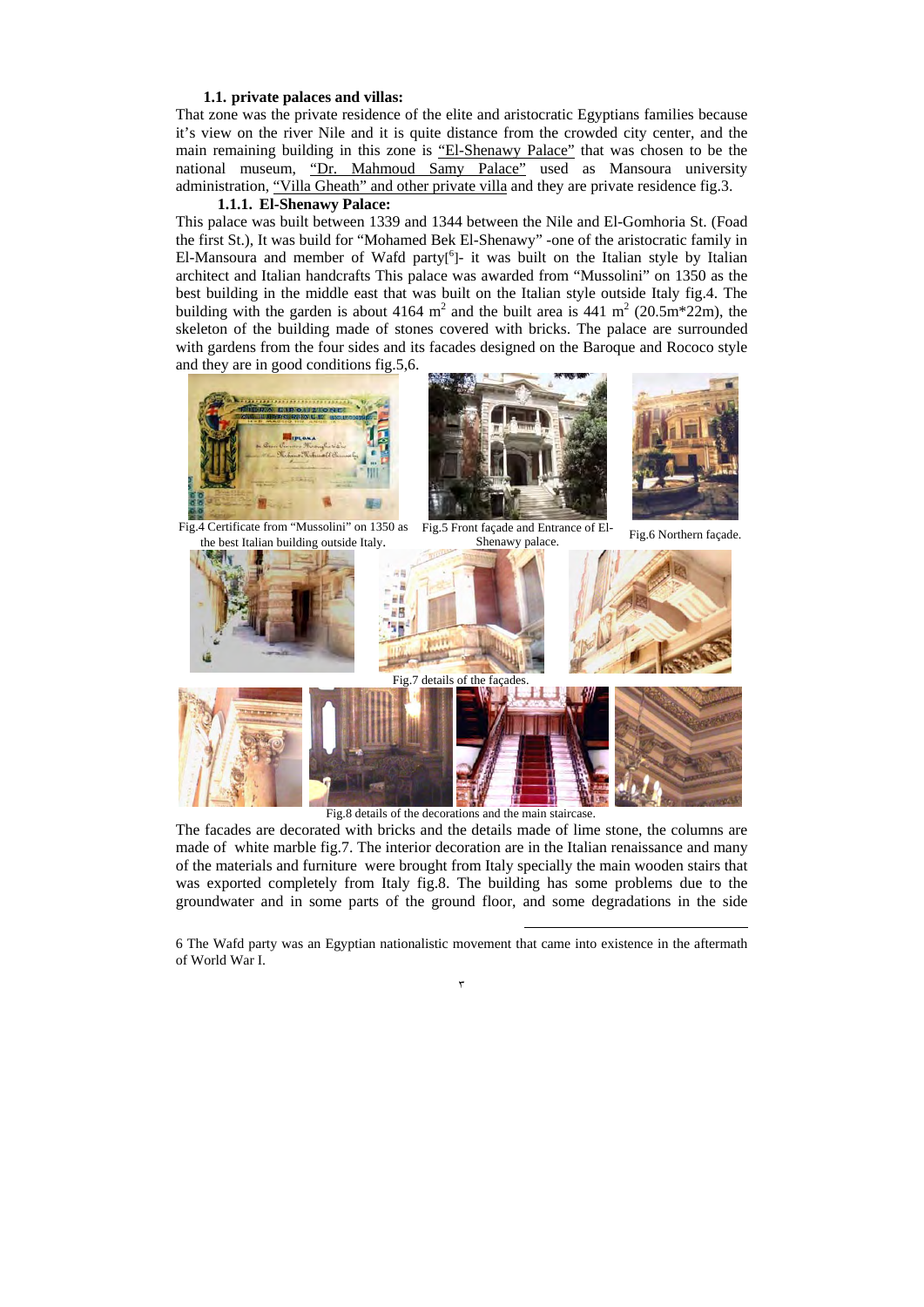façade due to problems in the water supply system fig.9. At 2005 the Egyptian ministry of culture had bought the palace to convert it into museum of El-Mansoura heritage and now it is under restoration.



Fig.9 deteriorated parts due to the moisture and atmospheric effect.

### **1.2. Northern city center:**

This zone is the commercial and service center of the city, where still exist some of the best administration commercial buildings, some of them were restored and reused during the last decades. Such as "Bank of Alexandria" that was restored after many years of abandon, "El-Shawa Commercial center" that was transferred from hotel to commercial center, "The City Hall" that include also branch of "The Egyptian united bank" fig.10.



Fig.10. Northern city center zone, (1). Alexandria Bank, (2). Commercial center and hotel, (3). Residential and administration for Misr insurance , (4). Egyptian united bank and the city hall.

#### **1.2.1. Bank of Alexandria:**

This building that was built in 1902,It was designed by the Italian architect "Luigi del Coure". The first use of this building was "The Anglo-British Bank", "the Italian Bank" from 1921 till 1931, "Barclays Bank" from 1931 till 1960, and after that it was bought by "Bank of Alexandria" and used as the main branch of the bank, and the second floor was residence of the bank manager.



٤ Fig.11. Bank of Alexandria before restoration.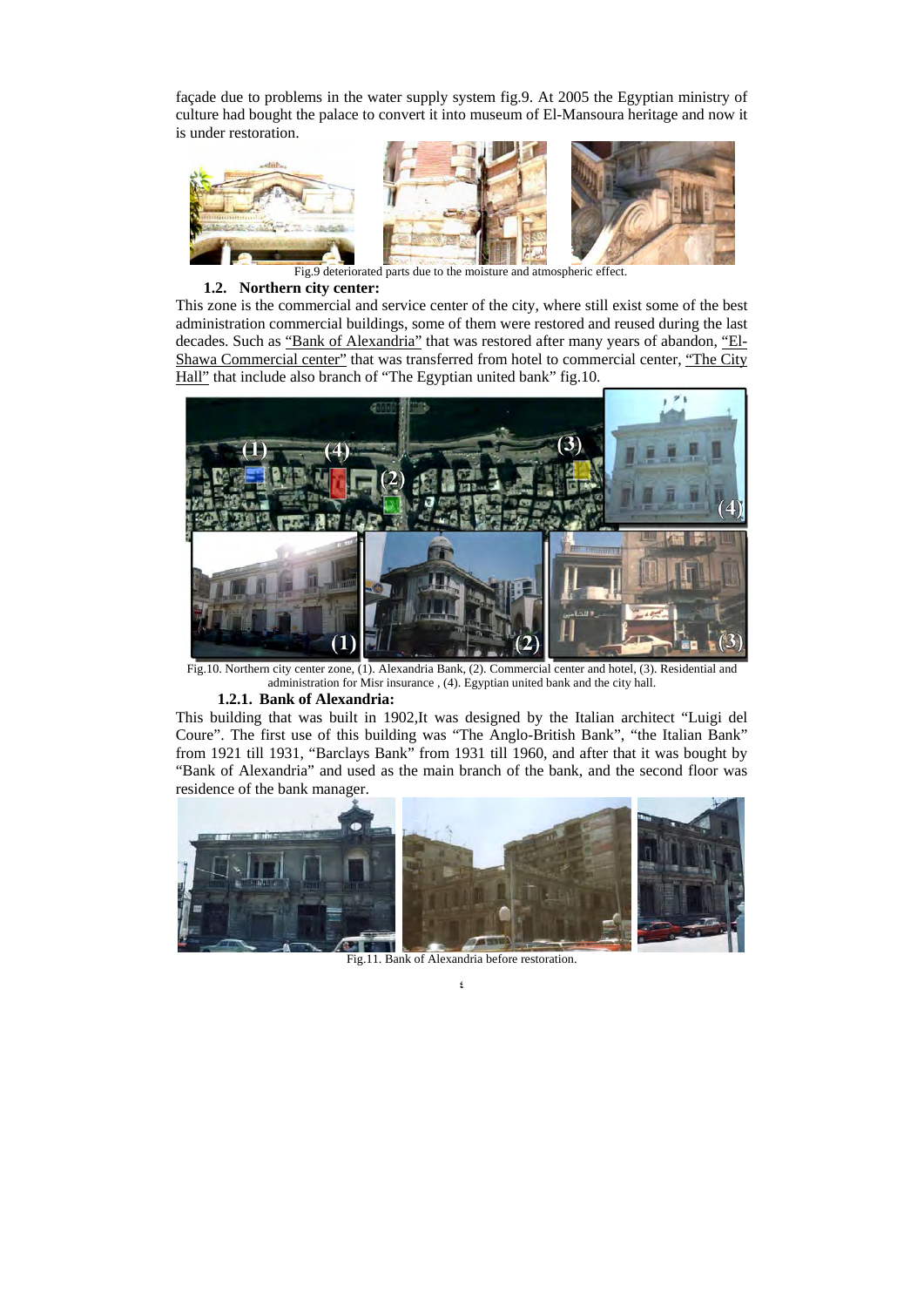Until the eighteenth of the nineteenths century it was closed after moving the bank to new building in the main offices zone fig.11. It was abandoned till the restoration and rehabilitation project in 2004 fig.12. In this project they restore the exterior of the building and make some changes in the interior such as adding the second floor to the bank and remove some walls to expand the main hall. "El-Eashy  $\left[\right]$ ".



Fig.12. Façades and details of "Bank of Alexandria" after restoration. **1.3. El-Seka El-Gededa "The commercial city center":** 

This is the origin of the city and it is main commercial path, starts from "El-Abasy St." to The "train station square" passing throw "El-Maleka" and "El-Hosenia" squares. This zone contains many historic building with commercial and private offices use fig.13.



Fig.13. El-Seka El-Gededa "The commercial city center". (1).Glouria Hotel,(2). Building in the Islamic style,(3)abandon buildings with commercial activities, (4),(5),(6),(7) commercial and office buildings.

#### **1.4. El-Mokhtalat "Mixed neighborhood":**

After the construction of "Mohamed Ali palace" in 1866 El-Mokhtalat "Mixed" zone was the residence of the foreigners and elite "Salem  $[{}^{8}]$ ", Most of the building were built on the European style and many of them are still exist, that makes this zone one of the most important parts of the city, It contains three main parts; the main street "Fareda Hassan street" connecting between the "Happy-land" square and the "Government square", Northern elevation on the Nile, The  $\frac{1}{2}$  Consists of three parts (A). Fareda Hassan St, (B). eastern elevation on El-Geash Street fig.14.



Fig.14. El-Mokhtalat St. "Mixed neighborhood", Northern part on the Nile , (C). El-Geash St.

 7 El-Eashy, Alaa, "**Aesthetical values of architectural heritage in Egypt**", unpublished PhD, Mansoura university, Egypt,2006, P170.

8 Salem, Hany S., "**Monitoring and analysis of historic valuable buildings in Mansoura City and it's surrounds**", unpublished Master thesis, El-Azhar university, Egypt,2001.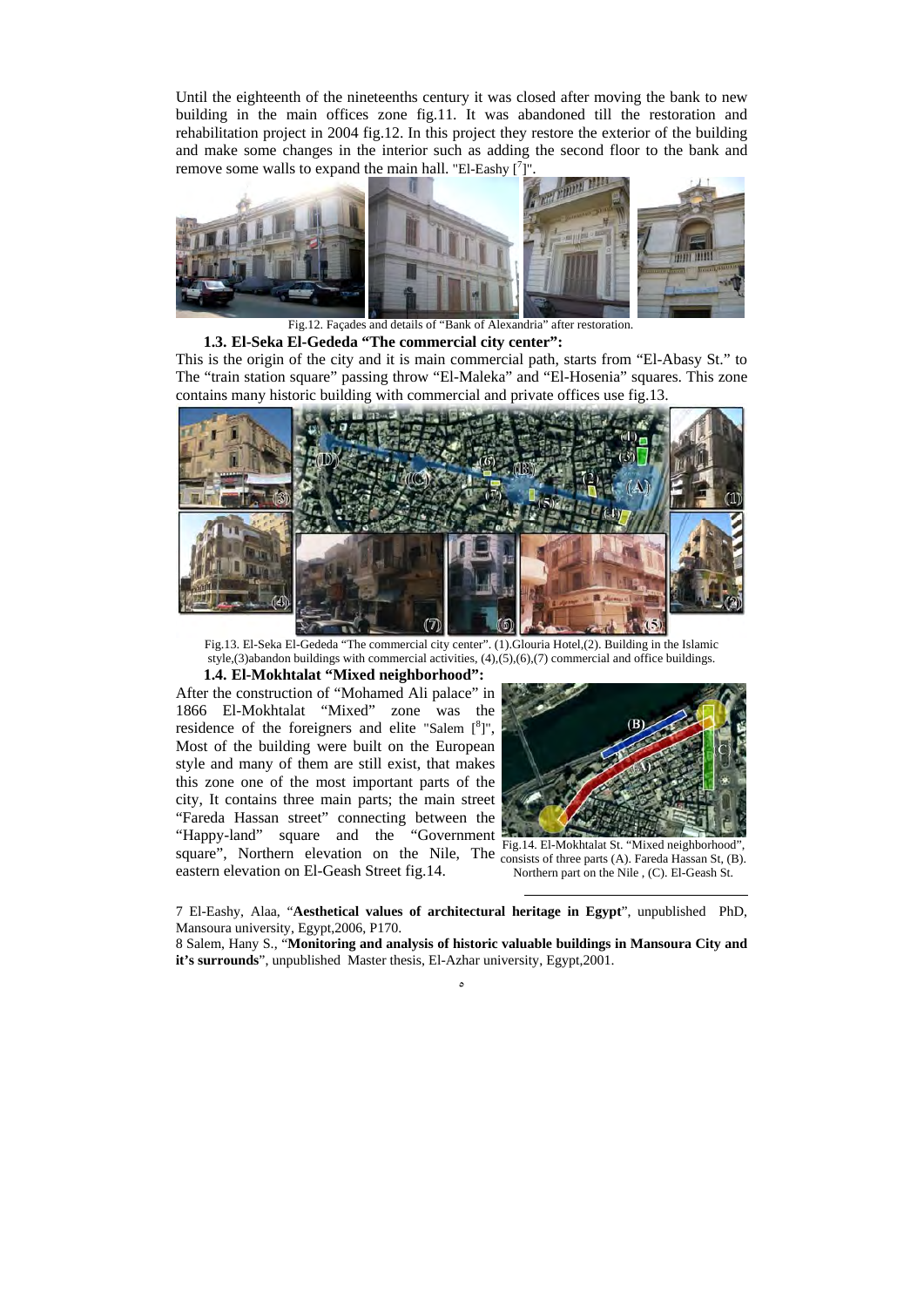# **1.4.1. Fareda Hassan street:**

It is the main street in the neighborhood, starts from the Happy-land square at the west to the surveying building in front of the Government building in the east. The most important building in this street is the palace of "Mohamed Ali"  $[$ <sup>9</sup>], some schools and some private residential buildings. Recently most of the ground floors are converted into restaurants, bazaars and commercial facilities fig.15.



Fig.15. Fareda Hassan St. the buildings (1),(2),(3),(4),(6),(7),(9) are private residential, (5).Mansoura Court previously "Mohamed Ali Palace" , (8). Mansoura secondary school for girls.



Fig.16. Northern part of El-Mokhtalat on the Nile. (1).private residential buildings, (2).Expansion of Mansoura Court , (3).National party, (4).El-Mehalawy Villa.

٦ 9 The palace was built in (1863-66) for "Mohamed Ali" the governor of Egypt, and then it was transformed into the "Mixed Court" (1878) now it is El-Mansoura court.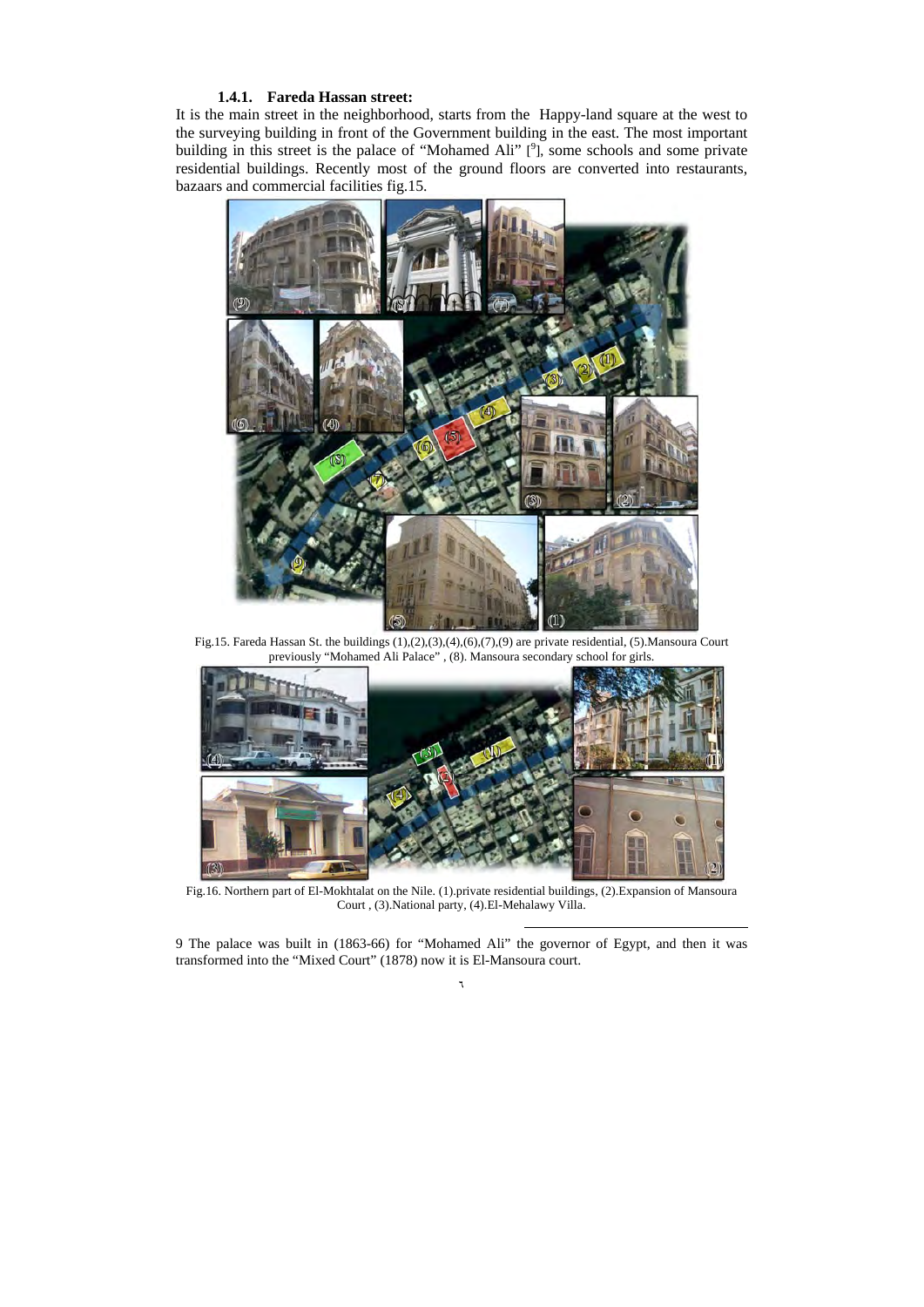# **1.4.2. Northern Elevation on the Nile:**

The northern Building represents a combination between the local style and the European Mediterranean styles, mast of the buildings are residential except the expansion of the court that was built in the garden of "Mohamed Ali" palace, and the national party that was the Nile marine of the palace fig.16.

### **1.4.3. El-Geash Street& Om-Kouthom square:**

This is the commercial and administration zone in the city because of the presence of the government building, most of the historical buildings was removed and replaced with modern building but still exist some building such as the palace that is now the Police headquarter and some residential buildings fig.17.



Fig.17. El-Geash Street& Om-Kouthom square. (1),(2),(3).private residential and office buildings, (4). palace now the Police headquarter, (5).residential building in ruins.

### **1.5. Torel Neighborhood:**

This neighborhood was built at 1920 "Eelie Torel" French businessman, It was planed by the Italian architect "Luigi del Coure" as a group of private villas with gardens located on a perpendicular grid of streets. Many of these villas was replaced with modern building but the neighborhood still has its original characters because of it's urban pattern and some remaining villas fig.18.



Fig.18. Torel Neighborhood. Some remaining villas.